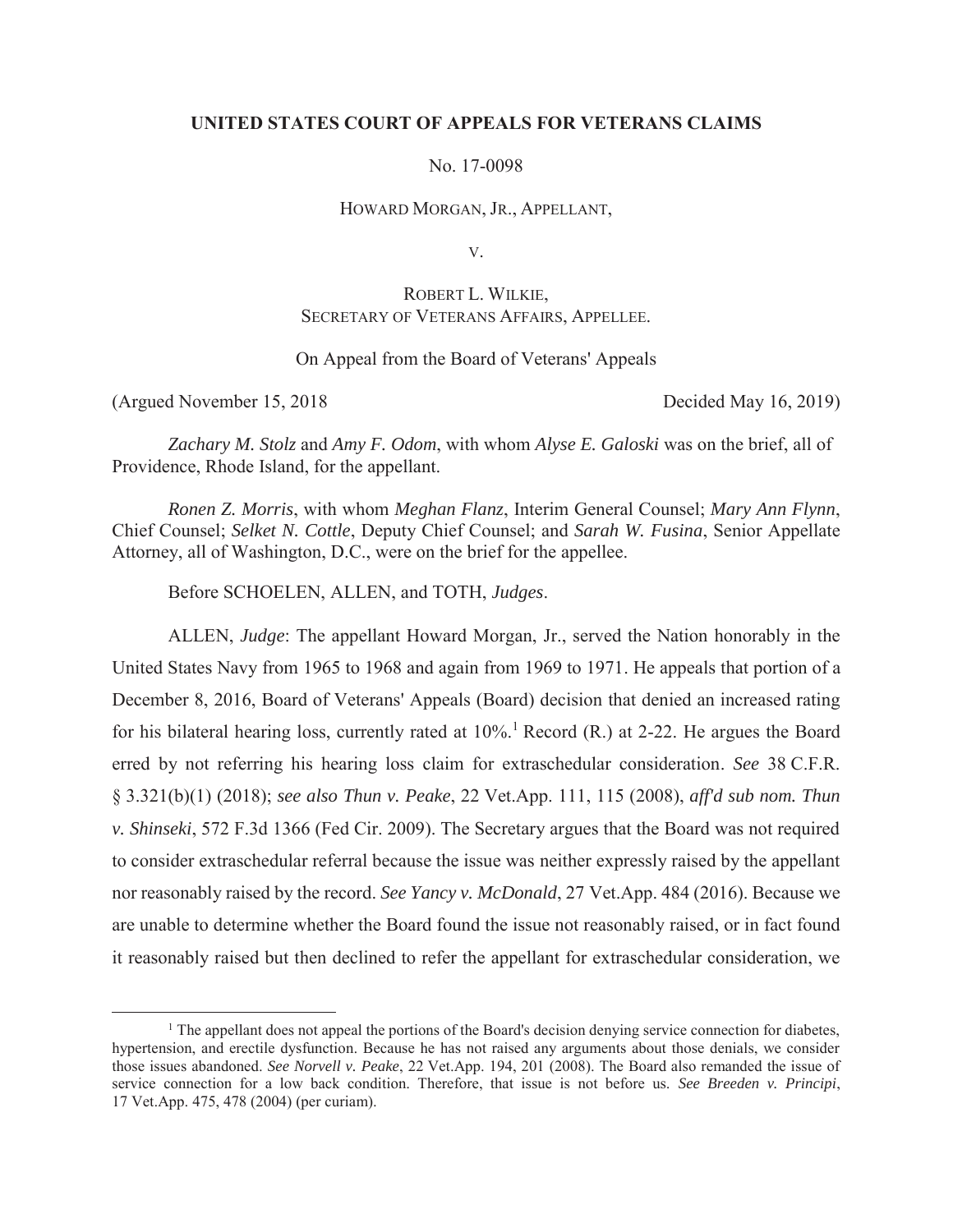hold that the Board's statement of reasons or bases frustrates judicial review and set aside the portion of the Board's decision denying the appellant an increased rating for bilateral hearing loss and remand it so that the Board can adequately explain its findings. *See Allday v. Brown*, 7 Vet.App. 517, 527 (1995).

We also remind the Board that VA's duty to maximize benefits requires it to exhaust *all* schedular alternatives for rating a disability *before* the extraschedular analysis is triggered. This is a threshold analysis intended to ensure that VA has satisfied its duty to maximize benefits by examining all possible rating methods in search of the highest level of established schedular compensation before resorting to the extraschedular referral process—something that is meant to be "exceptional." *See* 38 C.F.R. § 3.321(b)(1). Thus, schedular rating concepts—including, but not limited to, secondary service connection, analogous ratings, the requirement to assign a higher schedular rating if a veteran's disability more nearly approximates the higher rating, the requirement that VA resolve doubt in favor of claimants, ratings based on individual unemployability, special monthly compensation, and the ability to rate a single disability under multiple diagnostic codes without pyramiding—are critical components of the duty to maximize benefits well before we reach an extraschedular analysis. *See Roberson v. Principi*, 251 F.3d 1378, 1384 (Fed. Cir. 2001) ("VA must determine all potential claims raised by the evidence, applying all relevant laws and regulations.").

#### **I. BACKGROUND**

#### A. Factual Background

This case began in 2011, when the appellant filed service-connection claims for tinnitus, hearing loss, and post-traumatic stress disorder (PTSD). R. at 959-66. A VA regional office (RO) granted service connection for bilateral hearing loss in 2012 at a noncompensable rating. R. at 709- 14. The appellant timely disagreed with that decision, R. at 662-66, and the RO continued his noncompensable rating in a 2013 Statement of the Case, R. at 469-503. After the appellant appealed that decision, VA increased his bilateral hearing loss rating to 10%. R. at 416.

 At a 2012 PTSD evaluation, the appellant reported a generally poor relationship with his wife, feelings of detachment or estrangement from others, and difficulty maintaining effective work and social relationships. R. at 745-54. A VA audiological examination later that year found his hearing loss and tinnitus were at least as likely as not related to service. R. at 1128-29. In 2014,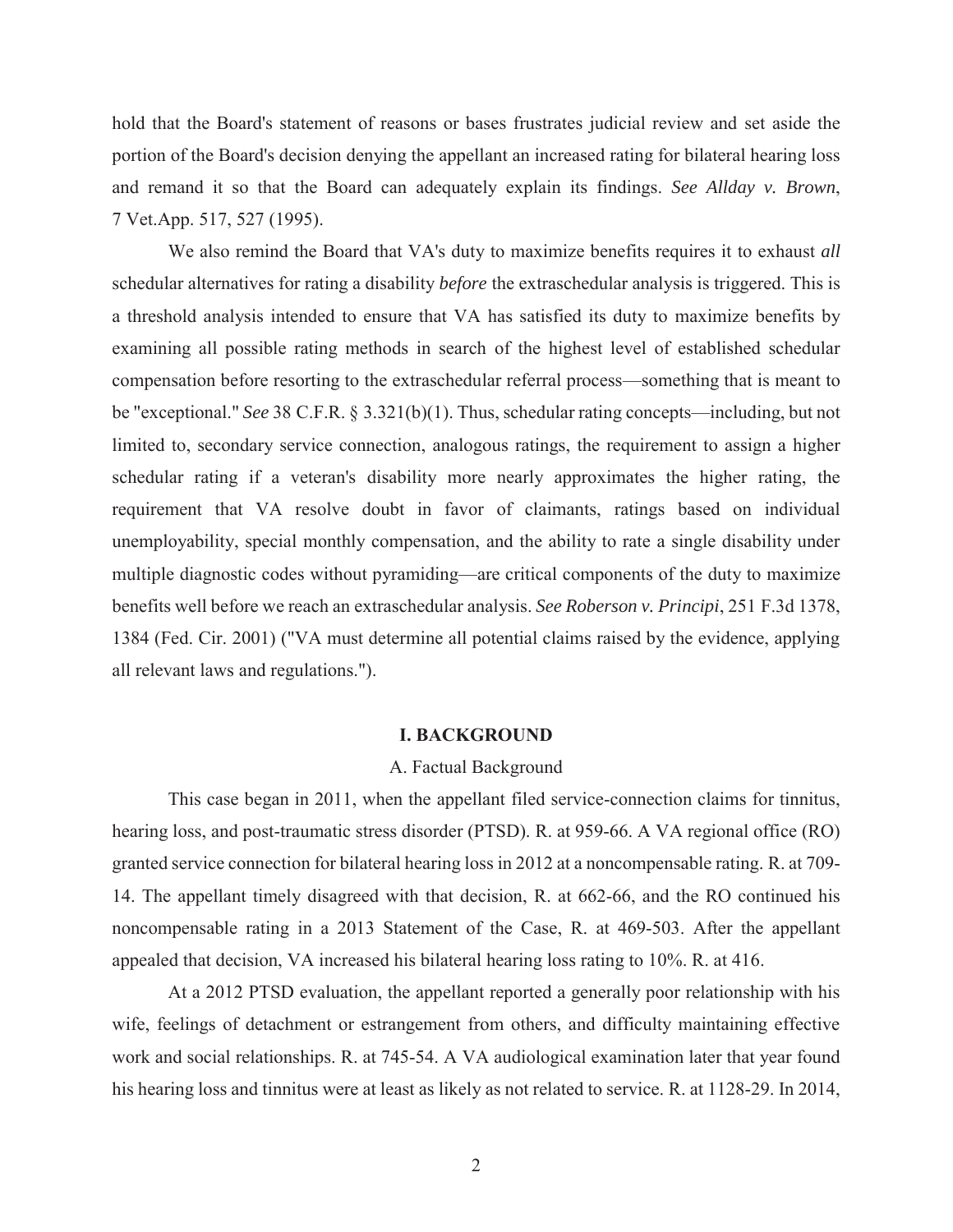the appellant underwent another VA audiological examination. R. at 430-38. At that examination, he complained that he could not hear his preacher at church or his grandchild. *Id.* at 436. He also stated he had to open his car windows to hear traffic. *Id.*

 The appellant testified before a Board member in 2016 and stated that his hearing loss had gotten worse since the 2014 rating decision assigning him a 10% rating. R. at 344. He also stated he frequently had to repeat himself or ask others to repeat themselves and, as he reported during his 2012 PTSD evaluation, that his relationship with his wife was strained. *Id*. Then, in December 2016, the Board issued the decision on appeal, denying the appellant an increased schedular rating for bilateral hearing loss. R. at 1-24. Specifically, in a section entitled "Extraschedular Consideration," the Board stated:

The Board *has considered* whether referral for an extraschedular rating is warranted for the relevant periods on appeal. The Veteran's service-connected bilateral hearing loss disability is manifested by signs and symptoms such as hearing loss, difficulty hearing individuals during conversations, and the use of hearing aids. These signs and symptoms, and their resulting impairment, are aptly contemplated by the rating schedule as part of the evaluation of hearing impairment. *Neither the facts of this case nor the Veteran's allegations raise the issue of extraschedular consideration, and a referral for an extraschedular analysis is not necessary.*

#### R. at 17 (emphasis added).

Whether the Board chose not to perform the analysis because it did not believe the issue was raised (as the first half of this paragraph suggests) or affirmatively decided that referral was not warranted (as the second part indicates), we know for certain that the Board did not refer the appellant for extraschedular consideration. The appellant then appealed to this Court. As we explain, we set aside that portion of the Board's decision denying an increased rating for hearing loss and remand the matter so that the Board can provide an adequate statement of reasons or bases explaining its findings.

#### B. The Parties' Arguments

 The appellant argues the Board erred by not referring him for extraschedular consideration, because the issue was reasonably raised by record evidence reflecting safety concerns from his having to roll the car window down to hear traffic while driving. Appellant's Brief (Br.) at 12-16. The Secretary argues in response that the Board did not err because it was not obligated to consider extraschedular referral as "[t]he functional effects of Appellant's hearing loss did not reasonably raise the issue[.]" Secretary's Br. at 9. The parties also provided extensive arguments regarding the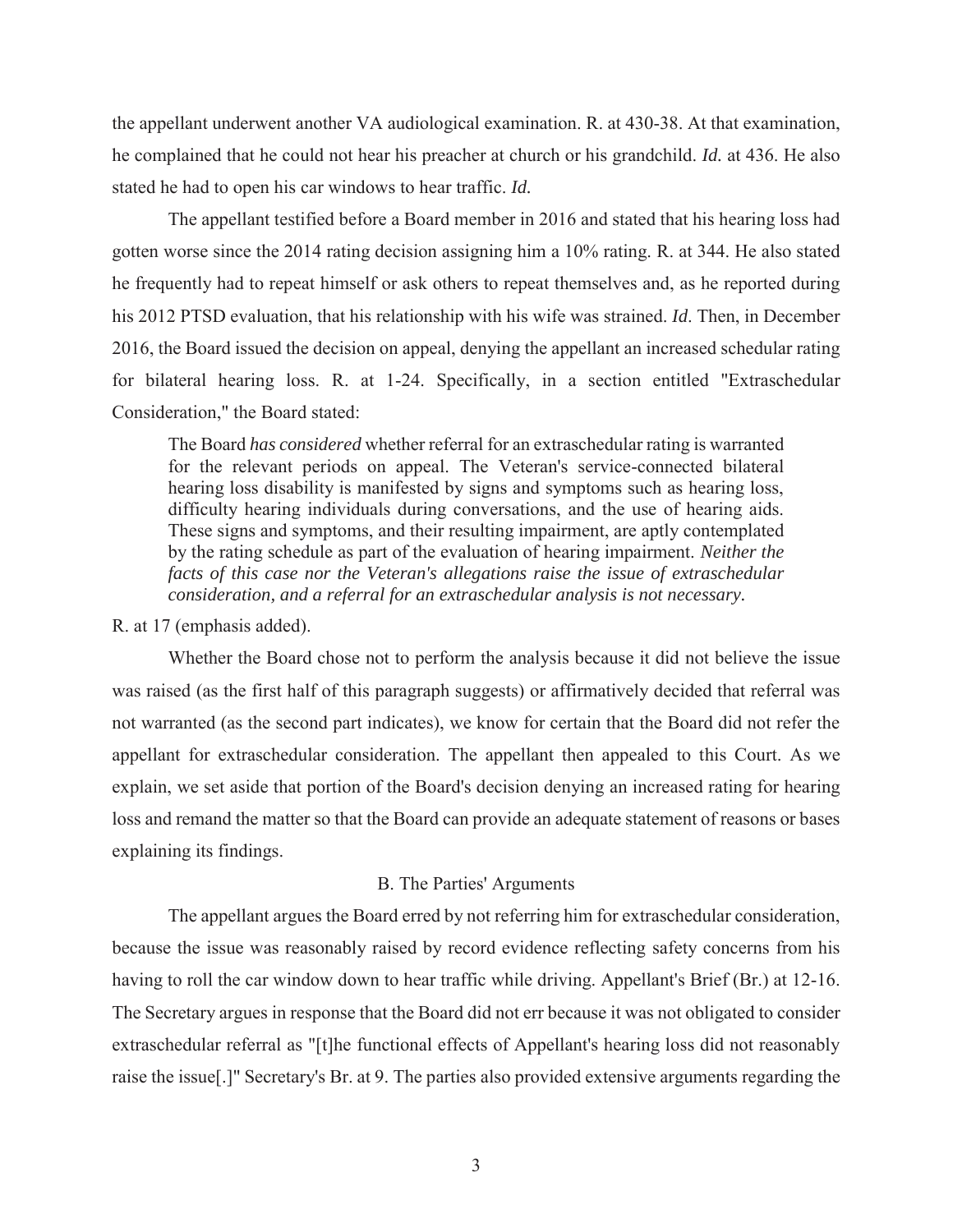continued viability of the extraschedular analysis. But, given the Board's inadequate statement of reasons or bases, we are unable to reach those issues here and must leave them for another day.

#### **II. ANALYSIS**

A. The Board's Statement of Reasons or Bases Frustrates Judicial Review

 Because the Board is obligated only to discuss potential extraschedular referral when the claimant expressly raises the issue or the record reasonably raises it, the threshold question in this appeal is whether the Board was obligated to address extraschedular referral at all. *See Yancy*, 27 Vet.App. at 493. And, since the appellant does not contend that he explicitly raised the issue of extraschedular referral before VA, he can take issue with the Board's analysis here only if the record reasonably raised the issue.

 The appellant cites evidence that his relationship with his wife is strained. *See* R. at 750. And he stated he must open his car windows to hear traffic while driving. *See* R. at 436. He argues these "functional effects" of hearing loss are uncontemplated symptoms reasonably raising the issue of extraschedular referral. But the evidence regarding the appellant's relationship with his wife is, at best, evidence of the collective impact his service-connected PTSD has in conjunction with his hearing loss. *See* R. at 750 (Apr. 2012 PTSD examination). However, VA recently promulgated a final rule, effective January 8, 2018, amending § 3.321(b)(1) such that VA is no longer required to consider the collective impact of service-connected disabilities as part of the extraschedular analysis. *See* Department of Veterans Affairs, Extra-Schedular Evaluations for Individual Disabilities, 82 Fed. Reg. 57,830 (Dec. 8, 2017); *Thurlow v. Wilkie*, 30 Vet.App. 231, 238-40 (2018). Thus, any evidence of collective impact is irrelevant to our analysis here.<sup>2</sup> As to potential traffic safety concerns, the only mention of them is found in a disability benefits questionnaire for tinnitus, not hearing loss. *See* R. at 436. In fact, the only functional effect the appellant reported regarding his hearing loss was that "[p]eople have to talk loud for him to hear." R. at 434.

 $\frac{1}{2}$ <sup>2</sup> On November 11, 2017, the appellant informed the Court that, in response to the revision of § 3.321(b)(1), he was withdrawing his appeal as to the issue of extraschedular referral for the collective impact of his PTSD and hearing loss disabilities. *See* Appellant's Notice of Withdrawal of Second Issue at 1. We accept the appellant's withdrawal, but express no views on whether the revisions to  $\S 3.321(b)(1)$  go further than his understanding, other than to note that the regulatory change does not affect the issues we decide today.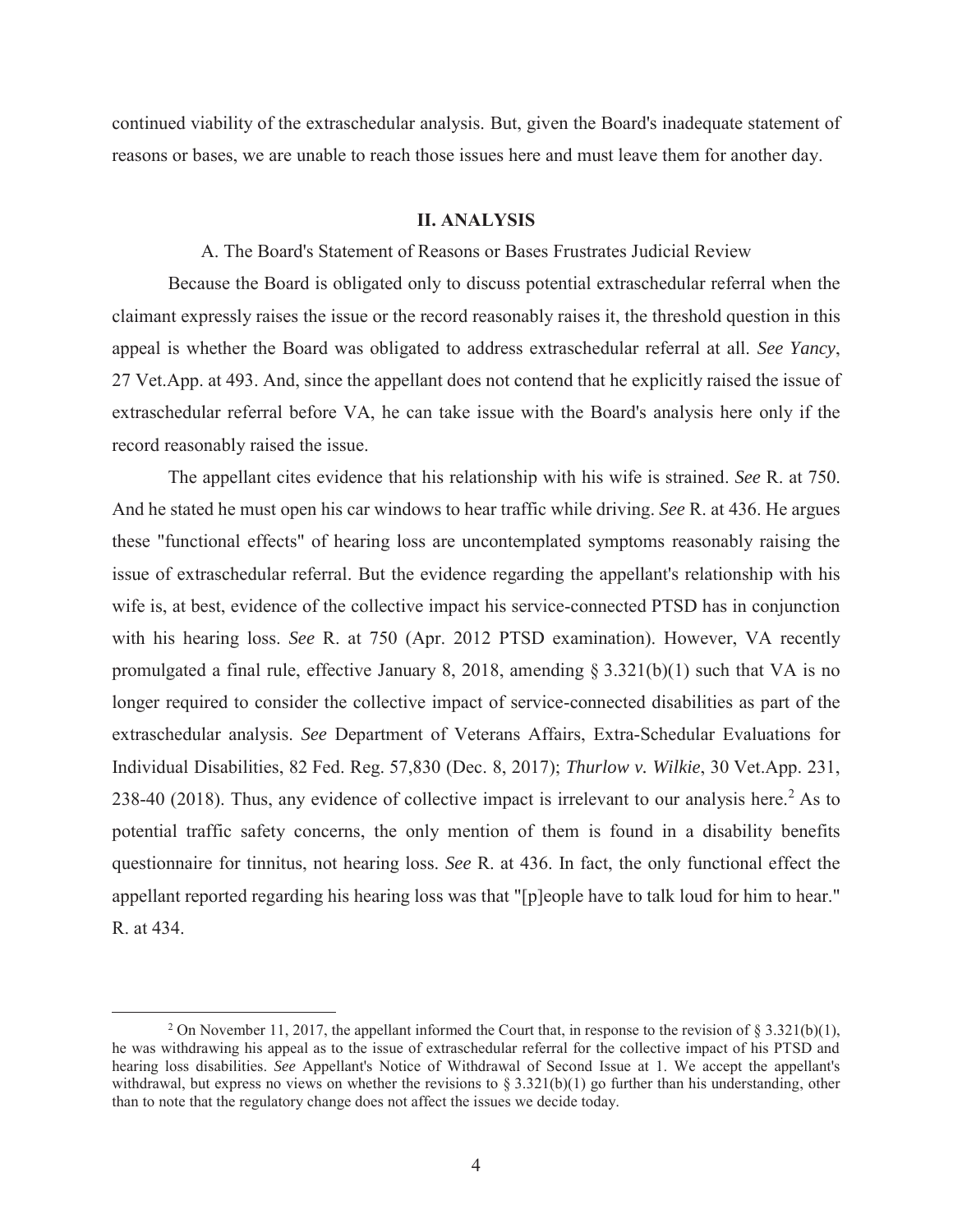Turning to the Board's decision, it provided an entire section entitled "Extraschedular Consideration." R. at 17. The very first sentence of that section reads: "The Board *has considered* whether referral for an extraschedular rating is warranted for the relevant periods on appeal." *Id.* (emphasis added). Yet the Board went on to state that "[n]either the facts of the case nor the Veteran's allegations raise the issue of extraschedular consideration." *Id.* Thus, we are unable to say whether the Board found the issue of extraschedular referral *raised*, even if it ultimately concluded that referral should be *denied*, or whether the Board found the issue not raised at all.

 Further, we are unable to say that this error is harmless because if the Board found the issue raised, that would be a favorable factual finding that we could not overturn. *See Medrano v. Nicholson*, 21 Vet.App. 165, 170 (2007); *see also* 38 U.S.C. § 7261(a)(4) (limiting the Court's factual review to "finding[s] of fact adverse to the claimant"); *Hines v. Principi*, 18 Vet.App. 227, 239 (2004) (holding that we "cannot controvert findings made by the Board that are not adverse to the appellant"); *Roberson*, 17 Vet.App. at 139 (holding that "the Court is clearly without authority to reverse findings of fact that are beneficial to claimants"); *see also Robinson v. Peake*, 21 Vet.App. 545, 553 (2008) (what is reasonably raised by the record is a factual question), *aff'd sub nom. Robinson v. Shinseki*, 557 F.3d 1335 (Fed. Cir. 2009). Given the Board's contradictory explanation of its findings, we are unable to determine the precise basis for the Board's decision and, thus, remand is warranted. *See Allday*, 7 Vet.App. at 527; *see also Tucker v. West*, 11 Vet.App. 369, 374 (1998).

Having determined that remand is warranted, we consider the Board's obligations on remand under its duty to maximize benefits. And, as we explain, that duty requires VA to fully explore all schedular avenues for compensating a claimant, something that is antecedent to extraschedular consideration.

## B. The Duty To Maximize Benefits

 "The Secretary is required to maximize benefits[.]" *Bradley v. Peake*, 22 Vet.App. 280, 294 (2008). Veterans are "generally [] presumed to be seeking the maximum benefit allowed by law and regulation[.]" *AB v. Brown*, 6 Vet.App. 35, 38 (1993); *see also Tatum v. Shinseki*, 23 Vet.App. 152, 157 (2009). This duty is rooted in 38 C.F.R. § 3.103(a), which requires VA to "render a decision which grants every benefit that can be supported in law while protecting the interests of the Government."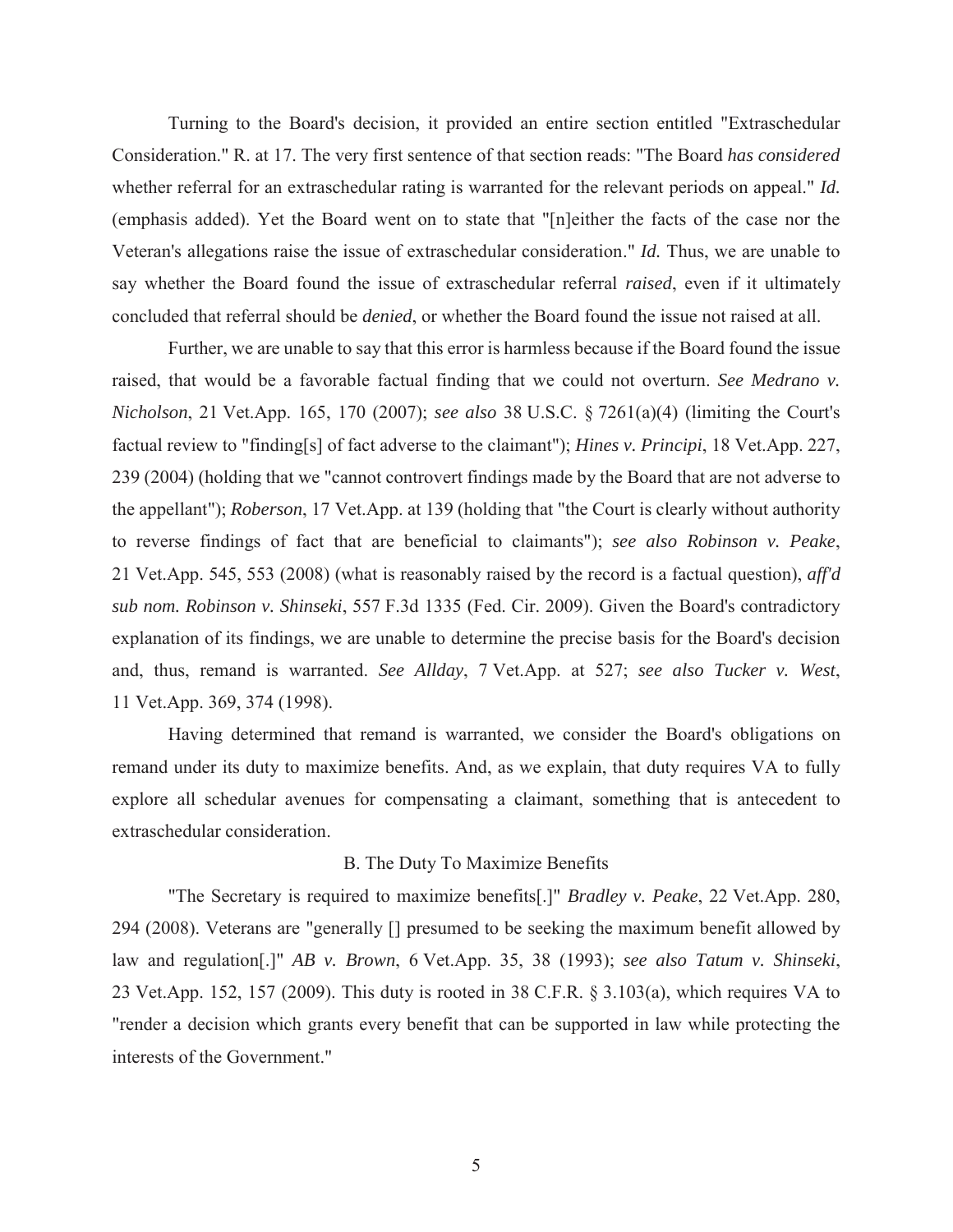VA has powerful, ready-made *schedular* rating tools with which it can better adjudicate claims that include symptoms and effects not contemplated by an applicable diagnostic code.<sup>3</sup> In other words, there is much that can be done—indeed that must be done—to ensure a veteran is appropriately compensated before resorting to § 3.321(b)'s extraschedular provisions. *See Bradley*, 22 Vet.App. at 294; *AB*, 6 Vet.App. at 38; 38 C.F.R. § 3.103(a) (2018). For example, the concept of secondary service connection allows for service connection for any disability that is proximately due to or the result of a service-connected disease or injury. 38 C.F.R. § 3.310(a) (2018); s*ee Frost v. Shulkin*, 29 Vet.App. 131, 138-39 (2017); *Allen v. West*, 7 Vet.App. 439, 449 (1995). Secondary service connection is a powerful alternative to extraschedular referral and will generally be more favorable to a veteran. Conditions can be secondarily service connected regardless of how long after service the condition manifests, provided there is sufficient evidence linking the secondary condition to a service connected disability. *See Dyess v. Derwinski*, 1 Vet.App. 448, 454 (1991). And the Court has interpreted § 3.310 "to require VA to afford secondarily service-connected conditions the same treatment (no more or less favorable treatment) as the underlying serviceconnected conditions for all determinations." *Roper v. Nicholson*, 20 Vet.App. 173, 181 (2006).

 In addition to secondary service connection, under the schedular rating process VA may also utilize analogous ratings. 38 C.F.R. § 4.20 provides that "[w]hen an unlisted condition is encountered it will be permissible to rate under a closely related disease or injury which not only the functions affected, but the anatomical localization and symptomatology are closely analogous." The Court has held that "when regulations do not provide diagnostic codes for specific disorders, the VA must evaluate those conditions under codes for similar or analogous disorders." *Lendenmann*, 3 Vet.App. at 349-50. VA considers three factors when deciding whether one condition is related closely enough to another to permit rating by analogy: (1) The functions the condition affects; (2) the condition's location on the body; and (3) the similarity of symptoms. *Id.* at 350-51. Once VA rates a claimant's disability analogously, it must treat the disability as if it *is* the analogous condition. *See Green v. West*, 11 Vet.App. 472, 476 (1998).

 Further tools of the schedular rating process abound. For example, one such tool is found in 38 C.F.R. § 4.7, which provides, in part, that "[w]here there is a question as to which of two evaluations shall be applied, the higher evaluation will be assigned if the disability picture more

 $\frac{1}{3}$ <sup>3</sup> The duty to maximize benefits and the tools we describe here apply whenever VA rates a service-connected disability, not just in the extraschedular context.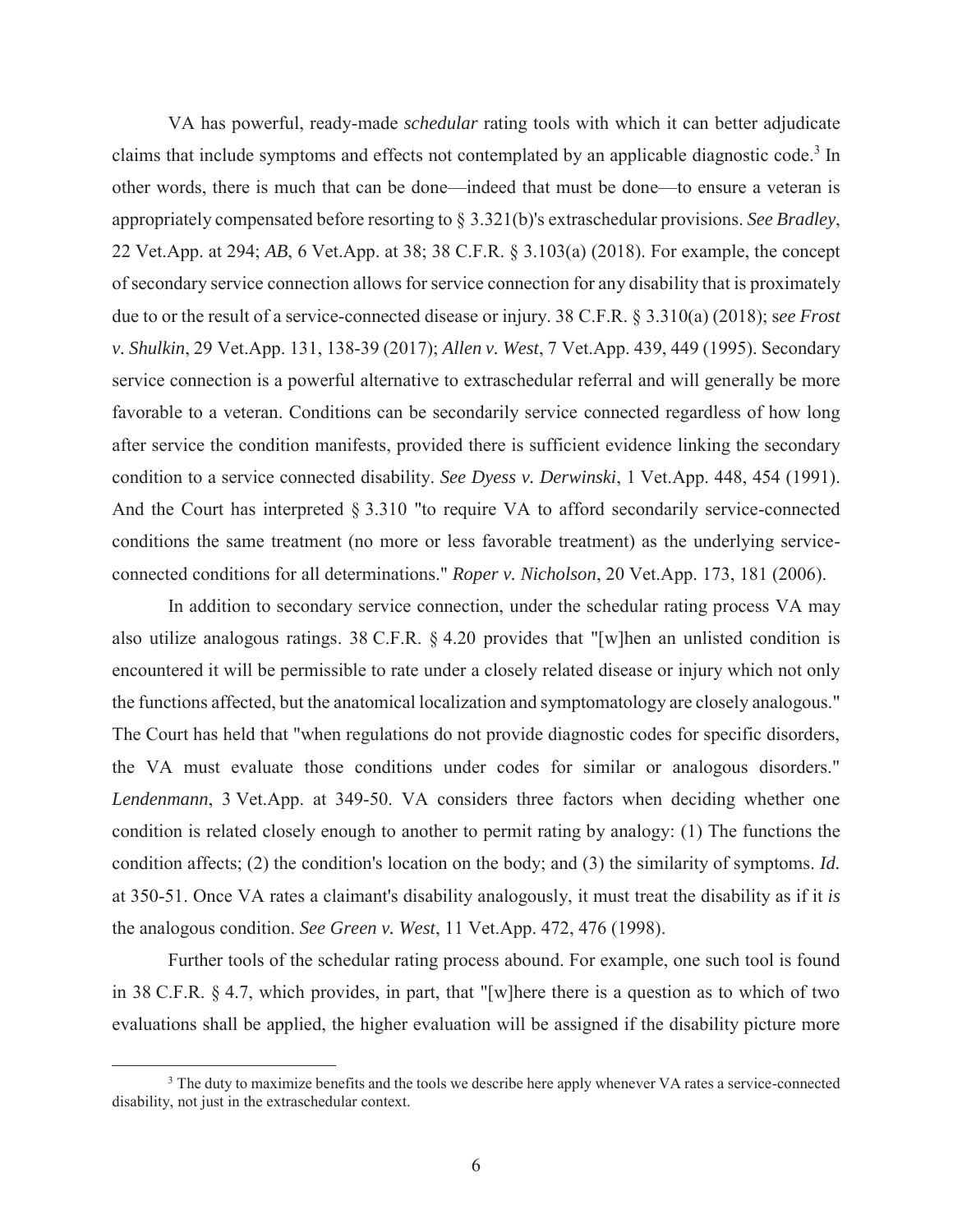nearly approximates the criteria required for that rating." Another, 38 C.F.R. § 4.3, requires VA to "resolve [reasonable doubt] in favor of the claimant" when assigning a rating. VA also may rate a single disability under multiple diagnostic codes without pyramiding. *See Lyles v. Shulkin*, 29 Vet.App. 109 (2017); *Esteban v. Brown*, 6 Vet.App. 259, 261 (1994); VA Gen. Coun. Prec. 23- 97 (July 1, 1997). VA may also award a particularly disabled veteran a rating based on the veteran's individual unemployability. *See* 38 C.F.R. § 4.16 (2018). Veterans with certain disabilities or limitations may also be awarded special monthly compensation. *See* 38 U.S.C. § 1114. We emphasize that these are merely examples of the various tools with which VA is equipped to carry out its duty to maximize benefits.

 We hold that VA's duty to maximize benefits requires it to first exhaust *all* schedular alternatives for rating a disability *before* the extraschedular analysis is triggered. This is a threshold question intended to ensure that VA has satisfied its duty to maximize benefits by examining all possible rating methods in search of the highest level of established compensation as a schedular matter before resorting to the extraschedular referral process. Further, while we discussed above several schedular rating tools VA may use in satisfying its duty to maximize benefits, we emphasize again that this duty requires VA to search *all* avenues of schedular rating before resorting to an extraschedular analysis. The Board is not required to discuss each of these tools in every case, but it must do so when possible schedular alternatives for rating a disability are either raised by the claimant or reasonably raised by the record. *See Robinson*, 21 Vet.App. at 553. Focusing on the full scope of schedular rating devices will significantly reduce the need to address extraschedular referral, reserving it for those cases that are truly "exceptional."

 Given this disposition, the Court need not address the remaining arguments and issues raised by the appellant. *See Best v. Principi*, 15 Vet.App. 18, 20 (2001). In pursuing his case on remand, the appellant is free to submit additional evidence and argument, including the arguments raised in his briefs to this Court. *Kutscherousky v. West*, 12 Vet.App. 369, 372-73 (1999) (per curiam order); *see Clark v. O'Rourke*, 30 Vet.App. 92, 97 (2018). The Board must consider any such evidence or argument submitted. *Kay v. Principi*, 16 Vet.App. 529, 534 (2002). The Court reminds the Board that "[a] remand is meant to entail a critical examination of the justification for the decision." *Fletcher v. Derwinski*, 1 Vet.App. 394, 397 (1991). The Board must proceed expeditiously. 38 U.S.C. §§ 5109B, 7112.